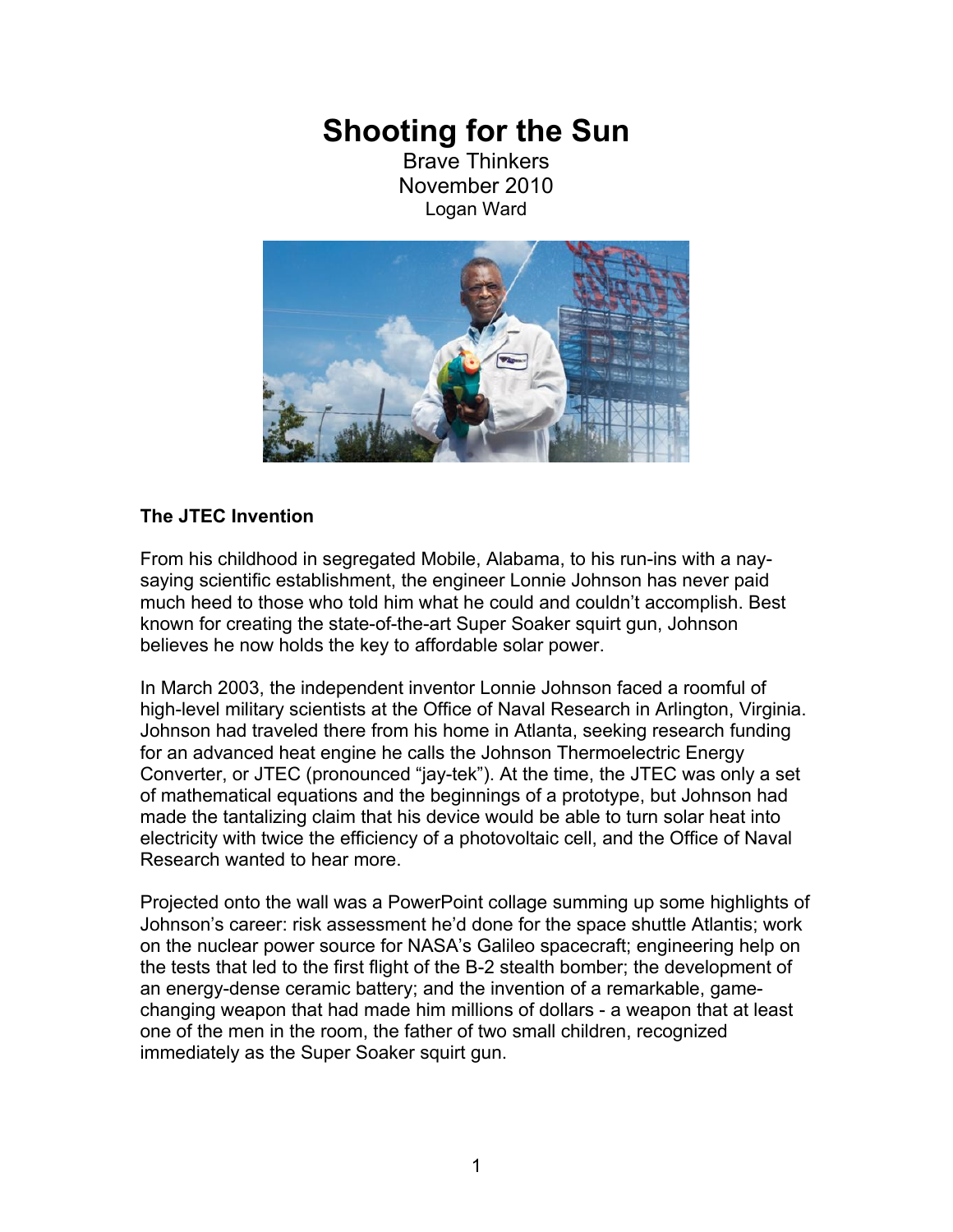Mild-mannered and bespectacled, Johnson opened his presentation by describing the idea behind the JTEC. The device, he explained, would split hydrogen atoms into protons and electrons, and in so doing would convert heat into electricity. Most radically, it would do so without the help of any moving parts. Johnson planned to tell his audience that the JTEC could produce electricity so efficiently that it might make solar power competitive with coal, and perhaps at last fulfill the promise of renewable solar energy. But before he reached that part of his presentation, Richard Carlin, then the head of the Office of Naval Research's mechanics and energy conversion division, rose from his chair and dismissed Johnson's brainchild outright. The whole premise for the device relied on a concept that had proven impractical, Carlin claimed, citing a 1981 report cowritten by his mentor, the highly regarded electrochemist Robert Osteryoung. Go read the Osteryoung report, Carlin said, and you will see.

## **End of Meeting**

Concerned about what he might have missed in the literature, Johnson returned home and read the inch-thick report, concluding that it addressed an approach quite different from his own. Carlin, it seems, had rejected the concept before fully comprehending it. (When I reached Carlin by phone recently, he said he did not remember the meeting, but he is familiar with the JTEC concept and now thinks that the "principles are fine.") Nor was Carlin alone at the time. Wherever Johnson pitched the JTEC, the reaction seemed to be the same: no engine could convert heat to electricity at such high efficiency rates without the use of moving parts.

Johnson believed otherwise. He felt that what had doomed his presentation to the Office of Naval Research - and others as well - was a collective failure of imagination. It didn't help that he was best known as a toy inventor, nor that he was working outside the usual channels of the scientific establishment. Johnson was stuck in a Catch-22: to prove his idea would work, he needed a more robust prototype, one able to withstand the extreme heat of concentrated sunlight. But he couldn't build such a prototype without research funding. What he needed was a new pitch. Instead of presenting the JTEC as an engine, he would frame it as a high-temperature hydrogen fuel cell, a device that produces electricity chemically rather than mechanically, by stripping hydrogen atoms of their electrons. The description was only partially apt: though both devices use similar components, fuel cells require a constant supply of hydrogen; the JTEC, by contrast, contains a fixed amount of hydrogen sealed in a chamber, and needs only heat to operate. Still, in the fuel-cell context, the device's lack of moving parts would no longer be a conceptual stumbling block.

Indeed, Johnson had begun trying out this new pitch two months before his naval presentation, in a written proposal he submitted to the Air Force Research Laboratory's peer-review panel. The reaction, when it came that May, couldn't have been more different. "Funded just like that," he told me, snapping his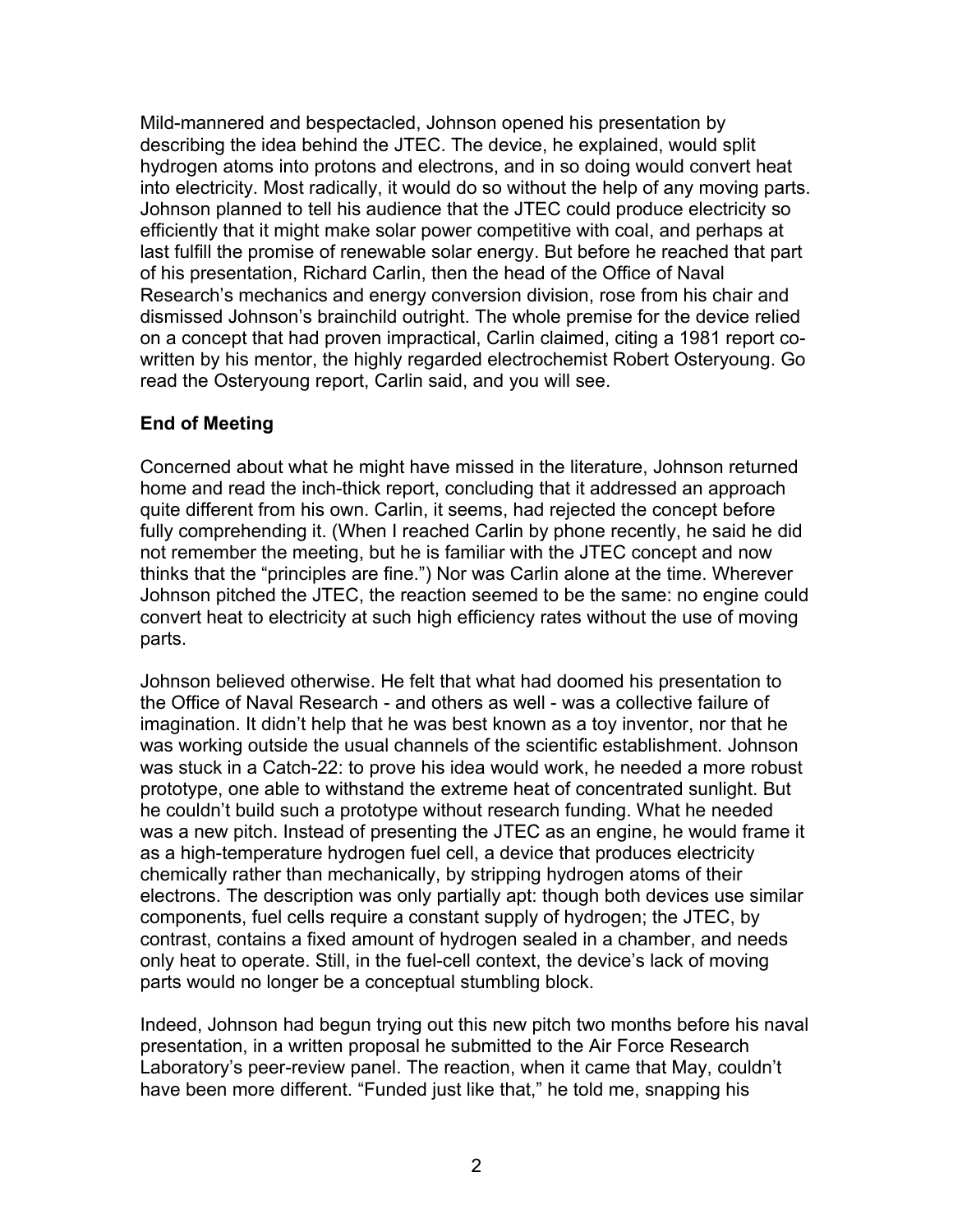fingers, "because they understood fuel cells - the technology, the references, the literature. The others couldn't get past this new engine concept." The Air Force gave Johnson \$100,000 for membrane research, and in August 2003 sent a program manager to Johnson's Atlanta laboratory. "We make a presentation about the JTEC, and he says" - here Johnson, who is black, puts on a Bill-Cosbydoing-a-white-guy voice - "'Wow, this is exciting!'" A year later, after Johnson had proved he could make a ceramic membrane capable of withstanding temperatures above 400 degrees Celsius, the Air Force gave him an additional \$750,000 in funding.

The key to the JTEC is the second law of thermodynamics. Simply put, the law says that temperature differences tend to even out - for instance, when a hot mug of coffee disperses its heat into the cool air of a room. As the heat levels of the mug and the room come into balance, there is a transfer of energy.

Work can be extracted from that transfer. The most common way of doing this is with some form of heat engine. A steam engine, for example, converts heat into electricity by using steam to spin a turbine. Steam engines - powered predominantly by coal, but also by natural gas, nuclear materials, and other fuels - generate 90 percent of all U.S. electricity. But though they have been refined over the centuries, most are still clanking, hissing, exhaust-spewing machines that rely on moving parts, and so are relatively inefficient and prone to mechanical breakdown.

Johnson's latest JTEC prototype, which looks like a desktop model for a nextgeneration moonshine still, features two fuel-cell-like stacks, or chambers, filled with hydrogen gas and connected by steel tubes with round pressure gauges. Where a steam engine uses the heat generated by burning coal to create steam pressure and move mechanical elements, the JTEC uses heat (from the sun, for instance) to expand hydrogen atoms in one stack. The expanding atoms, each made up of a proton and an electron, split apart, and the freed electrons travel through an external circuit as electric current, charging a battery or performing some other useful work. Meanwhile the positively charged protons, also known as ions, squeeze through a specially designed proton-exchange membrane (one of the JTEC elements borrowed from fuel cells) and combine with the electrons on the other side, reconstituting the hydrogen, which is compressed and pumped back into the hot stack. As long as heat is supplied, the cycle continues indefinitely.

"Lonnie's using temperature differences to create pressure gradients," says Paul Werbos, an energy expert and program director of the National Science Foundation. "Only instead of using those pressure gradients to move an axle or a wheel, he's forcing ions through a membrane." Werbos, who spent months vetting the JTEC and eventually awarded Johnson's team a \$75,000 research grant in 2006, describes the JTEC as "a fundamentally new way, a fundamentally well-grounded way, to convert heat to electricity." Regarding its potential to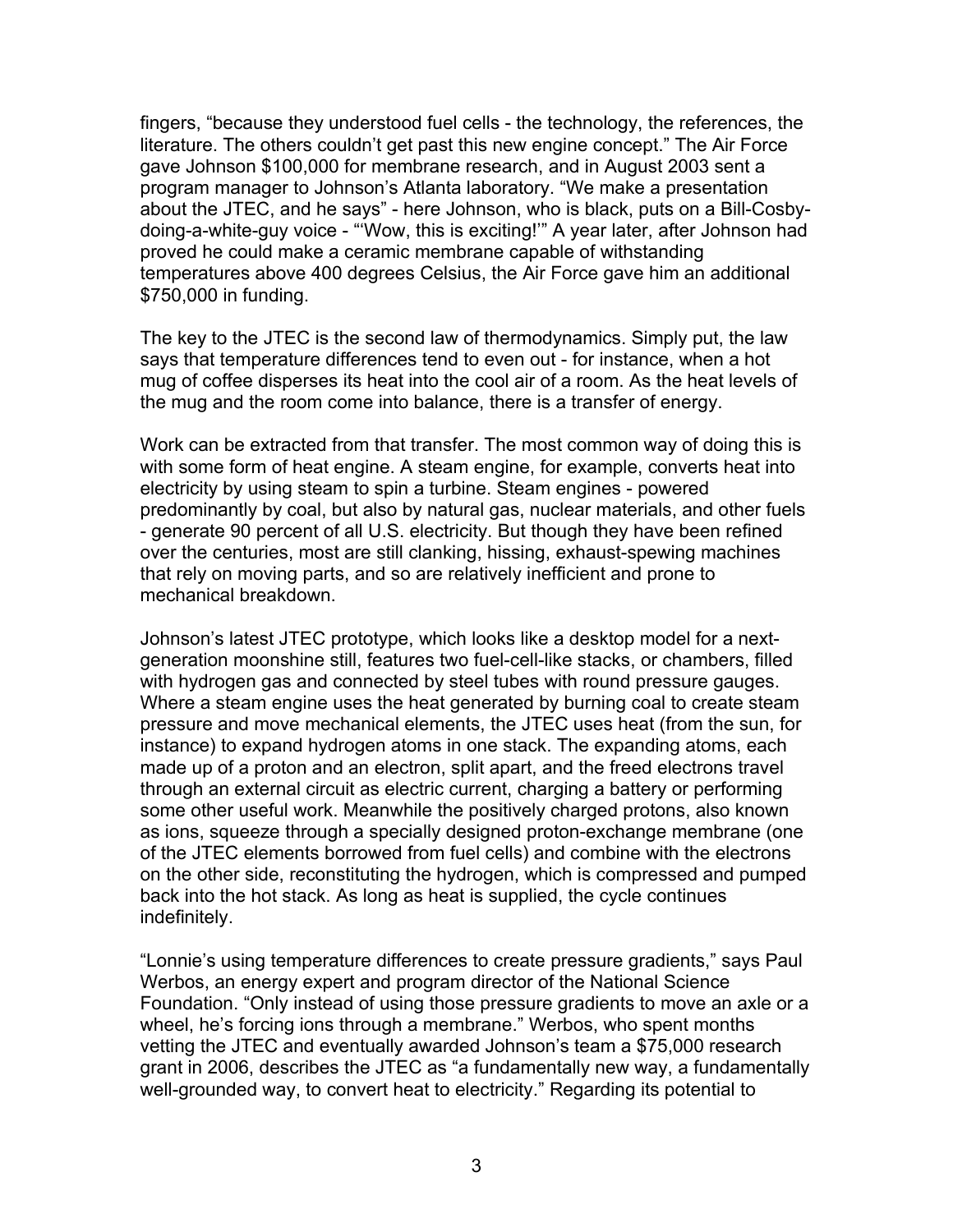revolutionize energy production on a global scale, he says, "It has a darn good chance of being the best thing on Earth."

Johnson is a member of what seems to be a vanishing breed: the self-invented inventor. Born the third of six children in Mobile, Alabama, in 1949, he came into the world a black male in the Deep South during the days of lawful segregation. His father, David, who died in 1984, was a World War II veteran and a civilian driver for nearby Air Force bases. According to his mother, Arline, who is 86 and still lives in Mobile (in a house remodeled with Super Soaker profits), the family was poor but happy. All eight lived in a three-bedroom, one-bathroom house near Mobile Bay, in a neighborhood then being bisected by the construction of Interstate 10.

As a boy, Johnson was quiet and curious, and early on, he developed a fascination with how things worked. "Lonnie tore up his sister's baby doll to see what made the eyes close," his mother recalls. As he grew older, he began making things, including rockets powered by fuel cooked up in his mother's saucepans. At 13, he bolted a discarded lawn-mower engine onto a homemade go-cart and took it atop the I-10 construction site - only to have a bemused policeman escort him back down. It was around then that Johnson learned that "engineers were the people who did the kind of things that I wanted to do."

It was hardly an obvious career path: then, as now, the profession was dominated by whites. (As recently as 2004, only 1.6 percent of the engineering doctorates awarded in the United States went to blacks.) In high school, a standardized test from the Junior Engineering Technical Society informed Johnson that he had little aptitude for engineering; but he persevered and, as a senior, became the first student from his all-black high school ever to enter the society's regional engineering fair. The fair was held at the University of Alabama at Tuscaloosa, just five years after then-Governor George Wallace had tried, in 1963, to physically block two black students from enrolling there. Johnson's entry in the competition was a creation he called Linex: a compressed-air-powered robot assembled from electromagnetic switches he'd salvaged from an old jukebox, and solenoid valves he'd fashioned out of copper tubing and rubber stoppers. The finished product wowed the judges, who awarded him first prize: \$250 and a plaque. Unsurprisingly, university officials didn't trumpet the news that a black boy had won top honors. "The only thing anybody from the university said to us during the entire competition," Johnson remembers, "was 'Goodbye, and y'all drive safe, now.'"

Johnson went on to win math and Air Force ROTC scholarships to Tuskegee University, where he received a bachelor's degree in mechanical engineering and a master's in nuclear engineering. He joined the Air Force in 1975 and subsequently held jobs at the Air Force Weapons Laboratory, NASA's Jet Propulsion Laboratory, and the Strategic Air Command - solid, respectable positions that made him a part of the scientific establishment. But at each stop,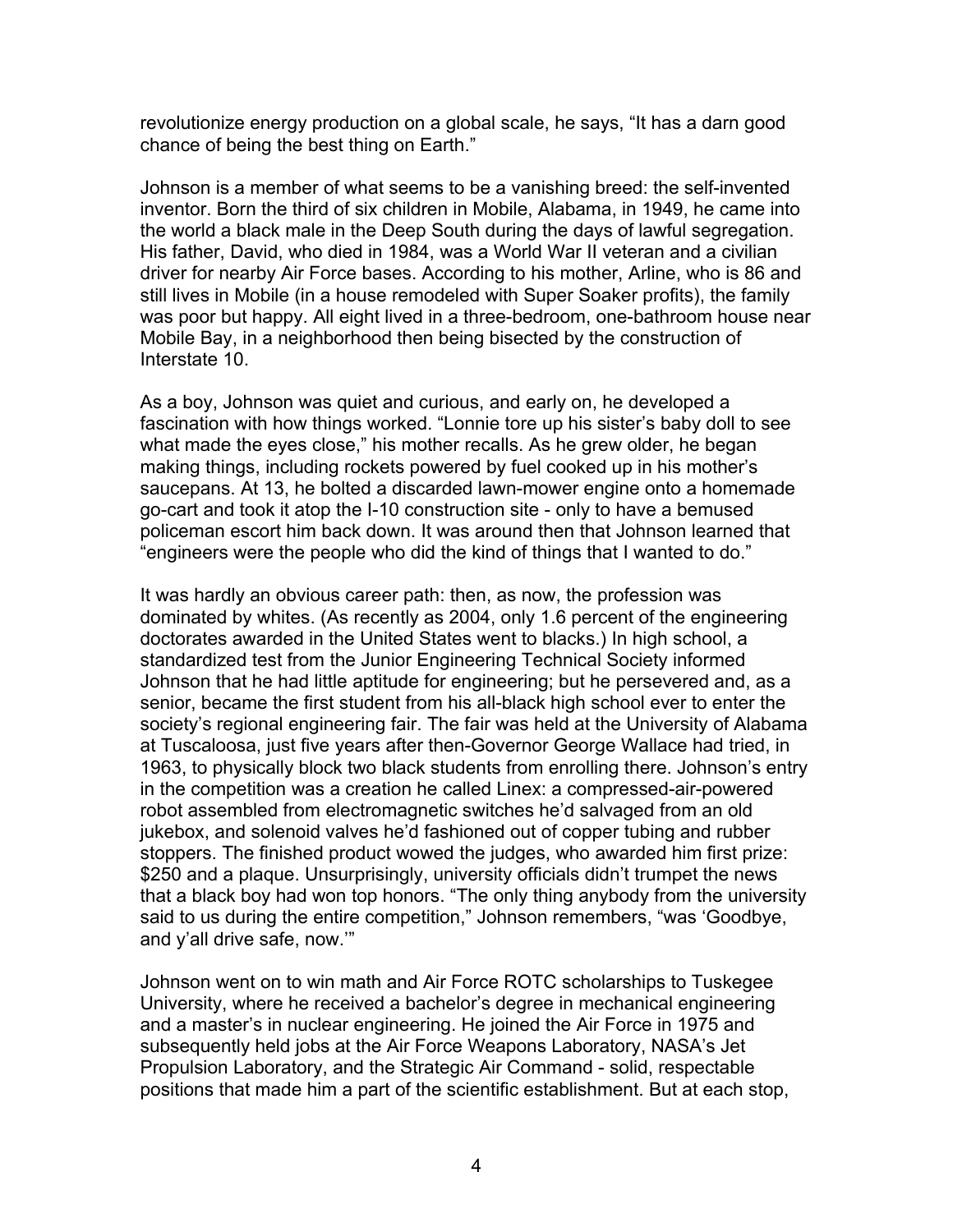he felt that his creativity was stifled, and in 1987, at the age of 38, he could take it no longer. He would go into business for himself, he decided, focusing on his own projects, which included a thermodynamic heat pump, a centrifugal-force engine, and a pressure-action water gun. "All I needed was one to hit," he says, "and I'd be fine."

The idea for the water gun had come to him one weekend afternoon in 1982, while he was tinkering with an idea for an environmentally friendly heat pump that would use water instead of Freon. He'd built a prototype pump, attached some rubber tubing, and brought it into a bathroom. Aiming the nozzle at the tub, he turned it on, and produced a blast of water so powerful that the mere wind from the spray ruffled the curtains. This, he thought, would make a great water gun. It took Johnson seven uncertain and stressful years, but he acquired the patents and eventually found a company interested in manufacturing his Super Soaker: the Larami Corporation, which licensed the rights to the gun in a deal that would ultimately make Johnson rich.

Hoping to offer society something more significant than enhanced squirt-gun firepower, Johnson began plowing his Super Soaker profits into energy-related R&D. While continuing to work on mechanical devices such as his heat pump, he also studied battery technology. When what he taught himself about electrochemistry collided with his longtime obsession with the second law of thermodynamics, Johnson had his eureka moment: why not use temperature differences rather than a chemical reaction to force the flow of ions through a cell? The JTEC concept was born.

Today, Johnson and his family live in Atlanta's upscale Ansley Park neighborhood. The business he launched more than two decades ago, Johnson Research and Development Company, now employs two dozen people, including designers, marketers, and research scientists. Once again, however, Johnson faces financial worries. "There was a time in my life," he says, "when I was independently wealthy." But that time has passed: Super Soaker profits have eroded thanks to a host of knockoffs, and now bring in only about a third of his company's operating budget. For the rest, he relies on grants and commissions and in the aftermath of the dot-com bust and the recent economic crisis, they've been drying up. He's begun borrowing money to keep his research going - and he's betting much of it, millions of dollars in all, on the JTEC.

In the winter of 2008, Johnson received a promising call from Karl Littau, a materials scientist with the Palo Alto Research Center (known as PARC), a subsidiary of Xerox. PARC, which gave the world the laser printer, Ethernet, and many other groundbreaking technologies, had expanded into alternative-energy research, and this had led Littau to the JTEC. Like Paul Werbos, Littau initially feared that the device sounded too good to be true, but he and several other PARC scientists set up elaborate three-dimensional computer models to analyze fluidics and heat-flow behavior in the JTEC under various conditions, and they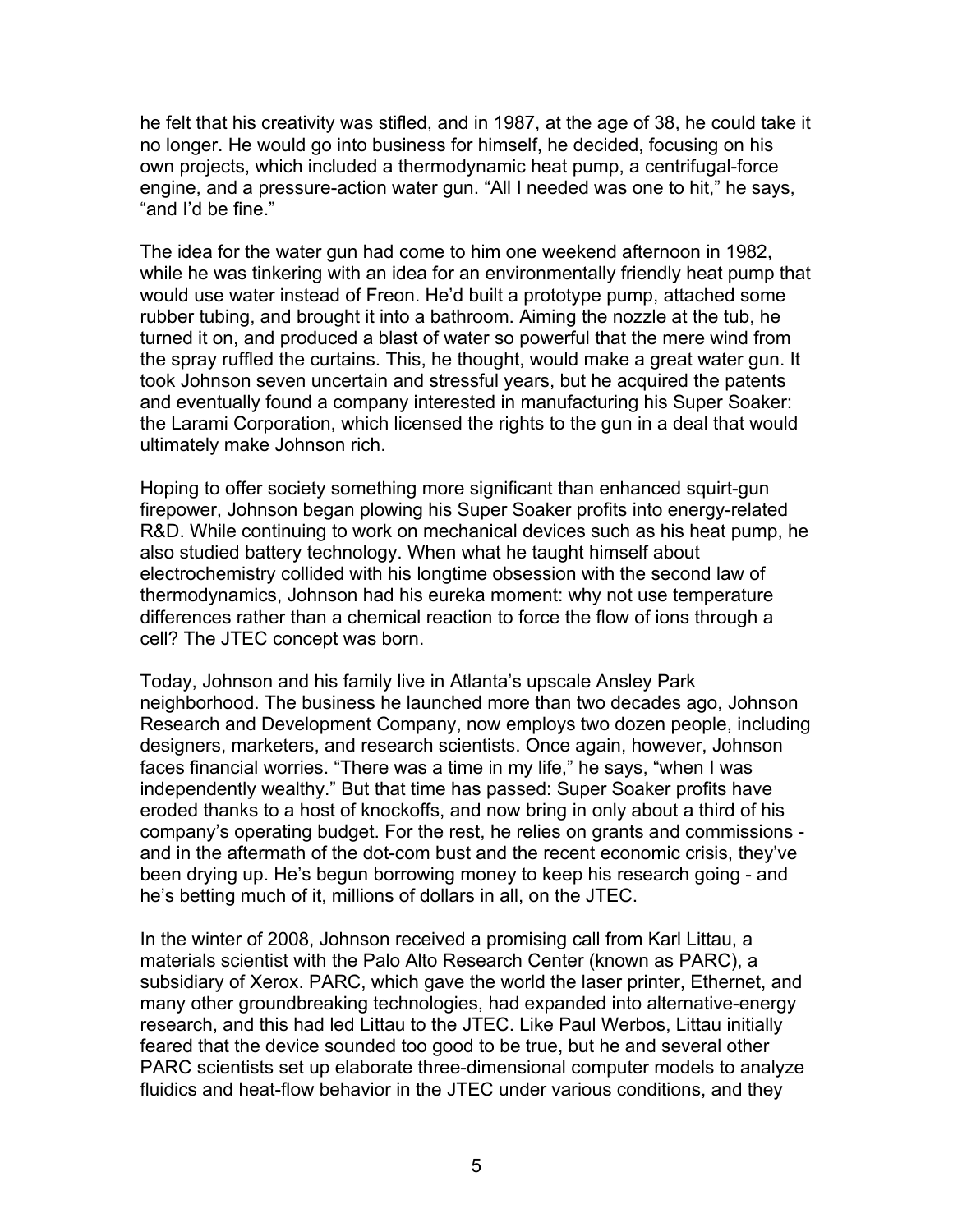came away from those experiments, he says, "really impressed." Littau, like Werbos, is now a convert. The JTEC, he says, is "a very clever way to extract energy from a heat engine ... It's incredibly elegant."

When I spoke to Littau, he ticked off the potential advantages of the JTEC over typical heat engines: no moving parts, which means the engine is more reliable and virtually silent; the safety of hydrogen, which is essentially benign (unlike, say, Freon); and the lack of waste produced (the JTEC gives off no carbon or unlike a fuel cell - even water, which, although environmentally harmless, can corrode equipment). All of these advantages mean longer-lasting performance and potentially higher energy-conversion efficiencies.

Commercial photovoltaic solar cells convert approximately 20 percent of received solar energy into electricity. The best solar-energy systems today - thermalpower plants that concentrate the sun's heat to drive turbines - operate at a rate of about 30 percent efficiency. The JTEC, Johnson claims, could double that figure, cutting the cost of producing solar power in half from its current average of 25 cents per kilowatt-hour, and making it competitive with coal.

"There's a lot of debate in Washington about carbon emissions and energy," Paul Werbos says - "about coal, nuclear power, and oil, what I call the three horsemen of the apocalypse. If we can cut the cost of solar energy in half, it becomes possible to escape from the three horsemen. The importance of this is just unbelievable."

But having wowed PARC, Johnson is now wrestling once again with the difficulties of working within the confines of the scientific establishment. PARC wants to publish a paper about the JTEC in a peer-reviewed scientific journal, both to provide legitimacy and to encourage members of the scientific community to advance the technologies involved. But Johnson is unconvinced. "Peer review is fine," he says, "as long as you're making incremental improvements to a technology." But Johnson dreams of advancing by leaps and bounds.

Adding to Johnson's worries is tension with PARC over intellectual-property rights. Only recently did Johnson, with much reluctance, give PARC permission to file for patent protection for the problems solved in its lab. After more than two decades as his own boss, Johnson isn't sure how much ownership interest - and potential profit—he is willing to give up. "All of a sudden, I have other people inventing stuff that I don't have control over anymore," Johnson says. "They could put patents in place for things I would need to implement in my engine. I'd have to pay them for my own idea!"

Last year, I visited the four-acre commercial property that Johnson owns on the south side of downtown Atlanta. Wearing pleated khakis and a long-sleeved polo shirt with a turtleneck underneath, Johnson took me on a tour of a meticulously refurbished three-story brick loft space featuring soaring ceilings and antique